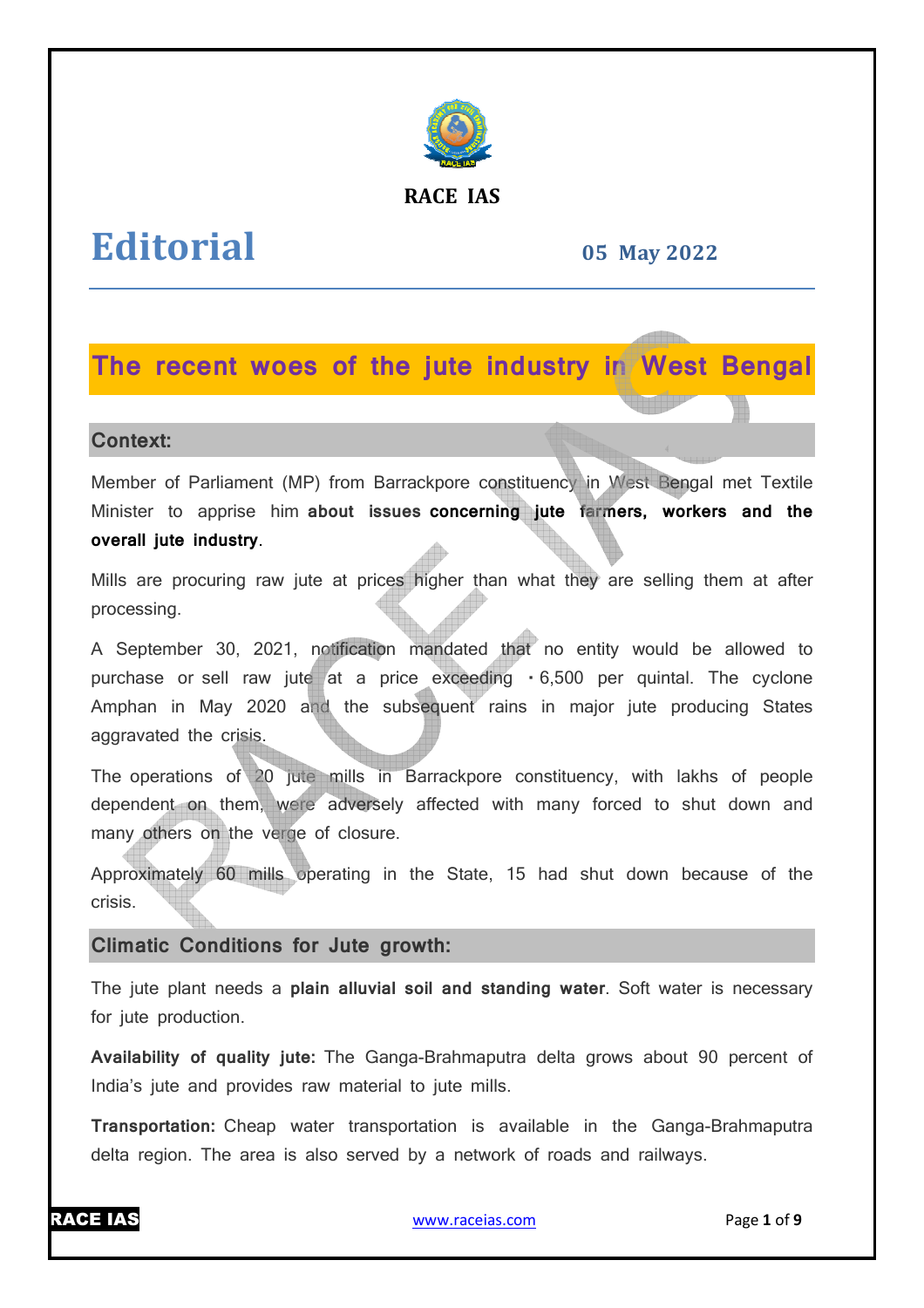**Labour:** High density of population is required for abundant cheap labour.

The suitable climate for growing jute (warm and wet) is offered by the monsoon climate, during the monsoon season.

**Temperatures from 20 to 40 °C (68–104 °F)** and **relative humidity of 70%–80%** are favorable for successful cultivation. Jute requires 5–8 cm (2–3 in) of rainfall weekly, and more during the sowing time.

#### **What is the problem all about?**

In simple words, **mills are procuring raw jute at prices higher than what they are selling them at after processing.** Let's understand the mechanism first.

- 1. Mills do not acquire their raw material directly from the farmers. There are two reasons for the same.
- 2. First, because the farmers are far-off from the mills locations and the procurement process is cumbersome.
- 3. Mills would have to go to multiple farmers to acquire the requisite quantity as no single farmer produces enough to fulfil the requirements of the entire mill.
- 4. The **procurement now flows through middlemen or traders**. As a standard practice, the middlemen charge mills for their services, which involves procuring jute from farmers, grading, bailing and then bringing the bales to the mills.
- 5. The government has a **fixed Minimum Support Price (MSP) for raw jute procurement from farmers**, which is  $\cdot$  4,750 per quintal for the 2022-23 season.
- 6. However, as the executive stated, this reached his mill at  $\cdot$  7,200 per quintal, that is,  $\cdot$  700 more than the  $\cdot$  6,500 per quintal cap for the final product.
- 7. Though the Union government has come up with several schemes to prevent de-hoarding, the executive believes the **mechanism requires** a **certain "systematic regulation".**

#### **What happened to supply?**

What made the situation particularly worrisome recently was the **occurrence of Cyclone Amphan** in May 2020 and the subsequent rains in major jute producing States.

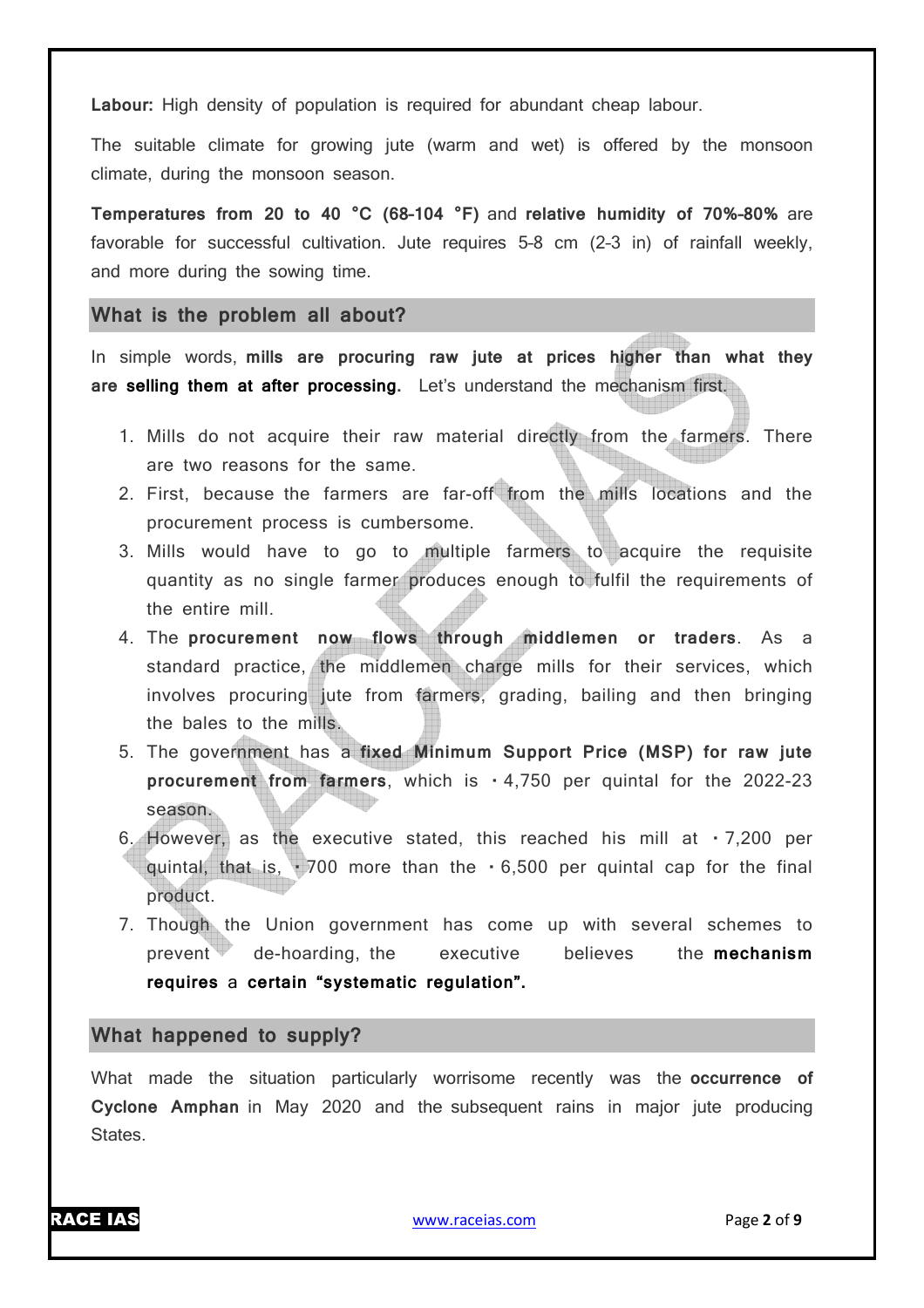These events led to **lower acreage**, which in turn led to **lower production** and yield compared to previous years.

Additionally, as the Commission for Agricultural Costs and Prices (CACP) stated in its report, this led to production of a lower quality of jute fiber in 2020-21 as **waterlogging in large fields** resulted in farmers **harvesting the crop prematurely**.

**Acreage issues** were accompanied by hoarding at all levels – right from the farmers to the traders.

## **Where is jute used?**

- 1. Bulk of the final jute produced is **used for packaging purposes**. The provisions of the Jute Packaging Material (Compulsory use in Packing Commodities) Act, 1987 or the JPM Act mandate that 100% production of foodgrains and 20% sugar production must be packaged in jute bags.
- 2. The share of jute used for sacks, therefore, increased from 67.9% for the TE (TE: Triennium Ending or three years ending) 2010-11 to 78.3% in TE 2020-21.
- 3. On the other hand, jute used for manufacturing other products (such as furnishing materials, fashion accessories, floor coverings or varied applications in paper and textile industries) has **declined from 15.5% to 9.7% during the same period.**
- 4. As per the Food and Agriculture Organisation (FAO), India is the largest producer of jute followed by Bangladesh and China.
- 5. However, **in terms of acreage and trade**, **Bangladesh** takes the lead accounting for **three-fourth of the global jute exports** in comparison to **India's 7%.**
- 6. This can be attributed to the fact that India lags behind Bangladesh in producing **superior quality jute fibre** due to **infrastructural constraints** related to retting, farm mechanisation, lack of availability of certified seeds and varieties suitable for the **country's agro-climate.**
- 7. What also does not bode well for India is that jute acreage competes with crops as paddy, maize, groundnut, and sesame.
- 8. The **increased availability of synthetic** substitutes is further bothering the demand for jute domestically.
- 9. Further, as the CACP report stated, Bangladesh provides cash subsidies for varied semi-finished and finished jute products.

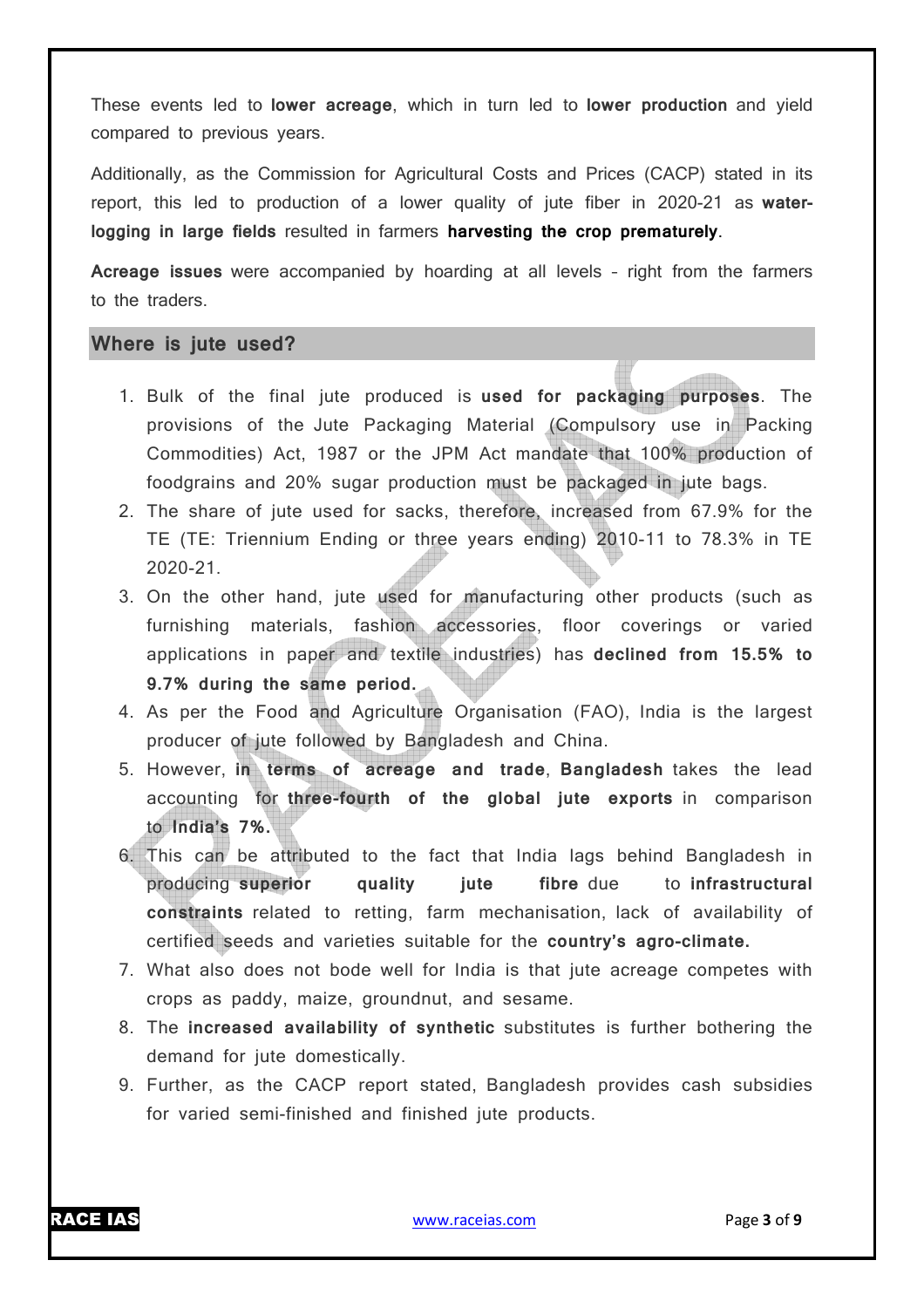Hence, the **competitiveness emerges** as a challenge for India to explore export options in order to compensate for the domestic scenario.

#### **What is at stake?**

As the jute sector provides **direct employment to 3.70 lakh workers** in the country and **supports the livelihood of around 40 lakh farm families**, closure of the mills is a direct blow to workers and indirectly, to the farmers whose production is used in the mills.

**West Bengal, Bihar and Assam account for almost 99% of India's total production.**

### **Measures taken for the jute industry:**

- 1. **Improve quality:** Innovative ways of bleaching, dyeing, and finished goods processes the jute industry now provides finished jute products that are softer and have to luster with aesthetic appeal.
- 2. Today Jute has been defined as **eco-friendly natural fiber** with utmost versatility ranging from low-value geo-textiles to high-value carpets, decorative, apparel, composites, upholstery furnishings, etc.
- 3. **Efforts in R&D to strengthen the jute industry** and implement newer technologies, diversified products, and improved machinery through intensive modernization.
- 4. These will fetch more profit by reducing cost and has less market competition (synthetic counterpart) due to its eco-friendly property which has good prospects in the coming days.
- 5. Jute cultivation is being expanded. There has been some dispersion, due to increasing demand from the sugar industry in UP and cement industry MP.

#### **Way Ahead:**

The future prospects of the Jute industry, however, is bright due to the following:

- 1. Diversification of jute products
- 2. Environmental awareness

<u> Tillian</u>

- 3. Ban on polythene and plastic bags
- 4. Increasing use for oil conservation
- 5. Construction of bunds, river embankments, landslide protection
- 6. Along with cotton, jute is also being used for apparel manufacturing.

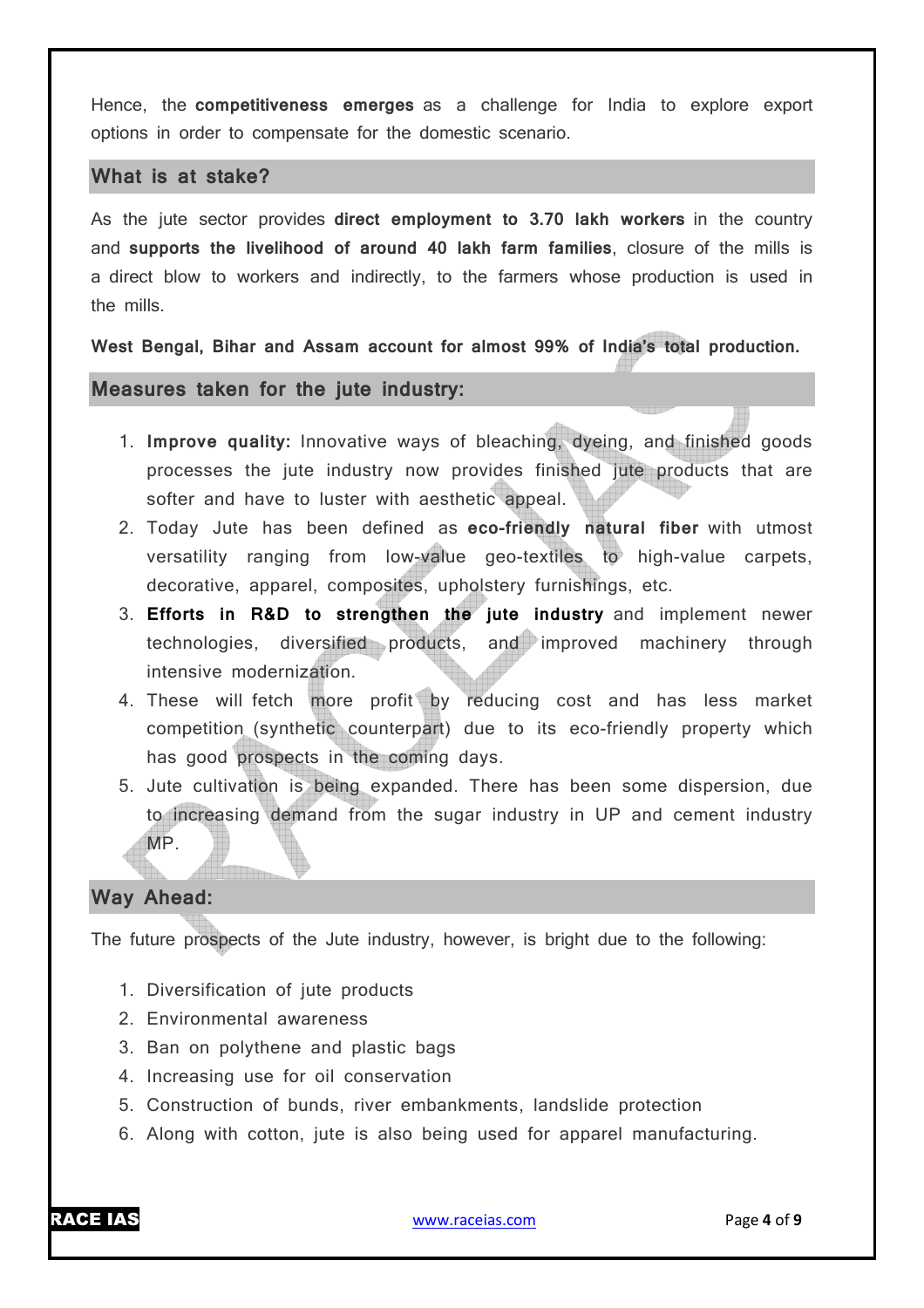#### **Conclusion:**

**Diversification of jute products** such as clothing items, decorative items, matting of carpet improve durability, packing items, etc. has been done to increase the horizon of Jute Industry.

**Jute is environment friendly and renewable**; hence its use must be encouraged e.g. by making it mandatory to use jute for packaging.

Govt has issued orders like cement, sugar, fertilizer, have to strictly make use of jute production to packing the materials, Food Corporation of India, oilseeds, and tea sector also have to implement this order.

National jute Manufactures Corporation has been formed to boost the jute industry.

# **MSMEs and Global Value Chains**

The **rapidly expanding Global Value Chains (GVCs) of multinational corporations (MNCs)** are increasingly dominating international trade, which **emerging economies like India can hardly afford to ignore.**

The limited presence of Indian **micro, small and medium enterprises (MSMEs)** in the GVCs is a consequence of the negligible share of internationalised MSMEs, which is primarily due to a **weak innovation base**, owing to **weak networks of MSMEs.**

The integration of Indian MSMEs with GVCs is the need of the hour for MSMEs. **India needs to create a hub for MSMEs** as a market with linkages to various countries by building and strengthening regional innovation systems and by establishing a multipurpose science and technology commission in the clusters of SMEs.

#### **What Role do the MSMEs Play in the Indian Economy?**

- The MSMEs play a **fundamental role in India's economic growth**, contributing **30% to its GDP** and nearly **50% to its exports.**
	- o The sector **encompasses over 63 million enterprises** and provides a **livelihood to over 111 million workers.**

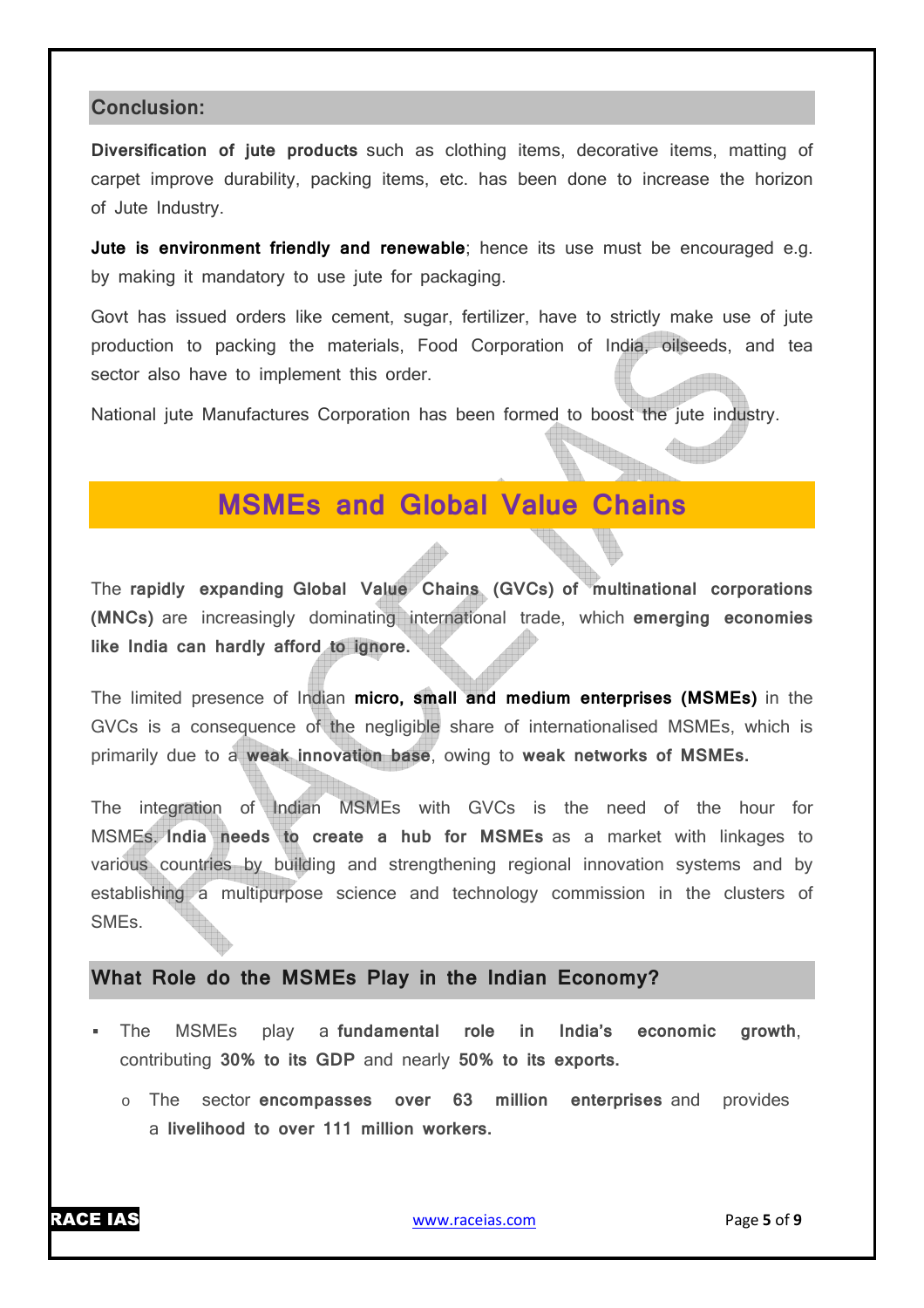- The potential of MSMEs is well recognised by industry bodies, academics, and policymakers.
	- o In a recently concluded MSME conclave, the **MSMEs' potential in building a complete supply chain,** enhancing their global competitiveness was highlighted.

# **What are the Global Value Chains?**

- Global Value Chains (GVCs) refer to **international production sharing**, a phenomenon where production is broken into activities and tasks carried out in different countries.
- In recent decades, international trade is increasingly dominated by global value chains (GVCs) of multinational corporations (MNCs). **More than two-thirds of international trade now takes place within such GVCs.**
- Internationalisation led by the steadily expanding GVCs has been rapidly **reshaping the competitive environment of business** in the global economy.
	- o It has **opened national markets to new competitors,** resulting in immense opportunities for both large and small firms.

# **What is the Significance of Integration of MSMEs in the GVC?**

- **Employment Generation:** As the **World Bank's World Development Report 2020 (WDR 20)** suggests, contingent upon deeper reforms in developing countries and policy continuity in industrial economies, **GVCs can help reduce poverty, and continue to augment growth and employment.**
	- o The **Economic Survey of India** also highlighted that by participating in GVCs, India's manufacturing sector may witness an **addition of four million jobs by 2025** thus contributing **one-fourth of the total in value-added terms** towards the \$5 trillion economy.
- **Boost in Income:** Cross-country estimates suggest that a **1% increase in GVC participation can boost per-capita income by more than 1%,** particularly when countries engage in limited and advanced manufacturing.
- **Productivity Improvements:** GVC participation can precipitate significant firm-level productivity improvements.

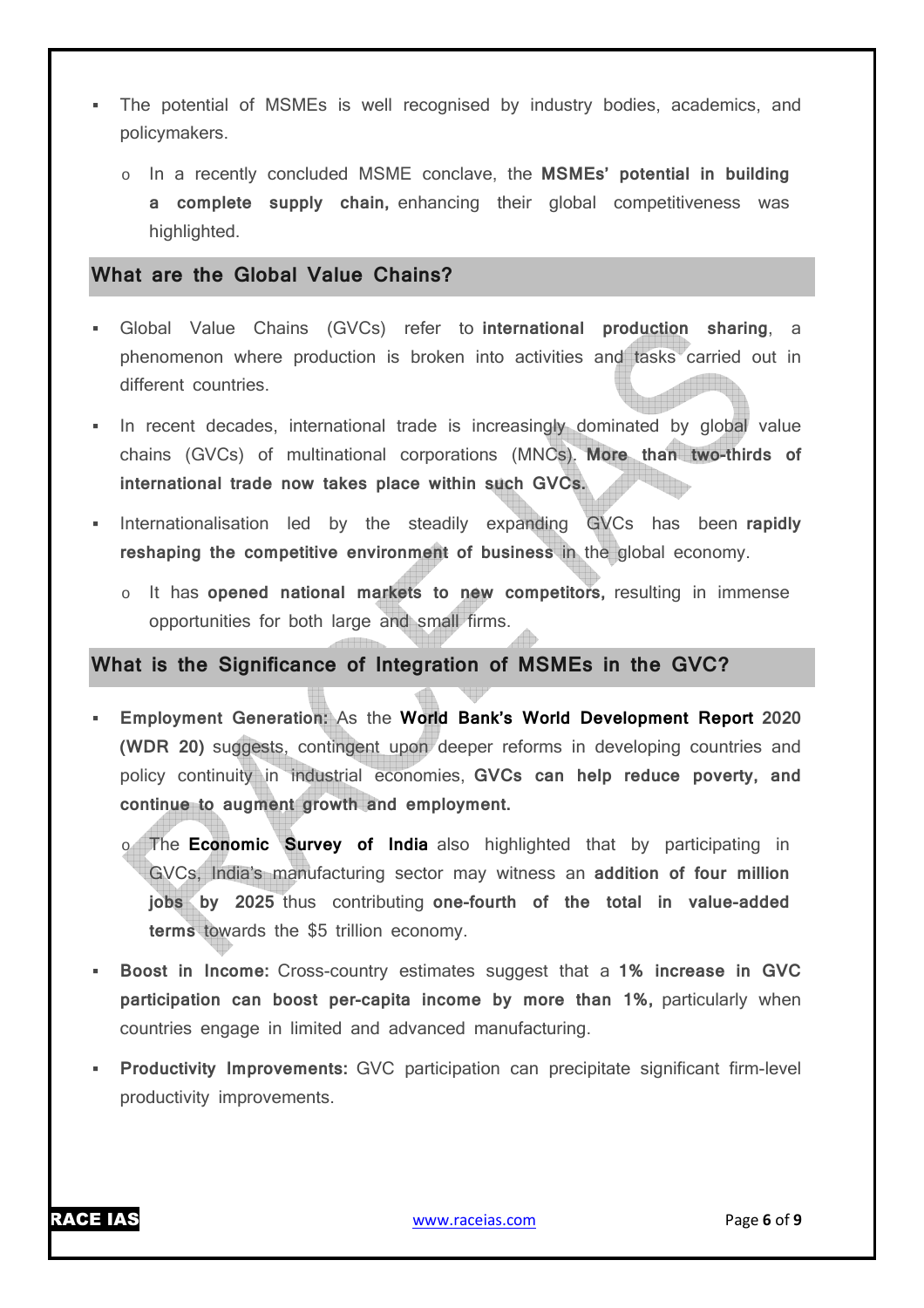- o WDR 2020 suggests that GVC firms engaged in manufacturing activities show **higher labour productivity than one-way traders or non-traders,** after controlling for firm-level capital intensity.
- o Innovation is one another component of competitiveness, and MSMEs can test advanced technologies in a pilot mode.
- **More Flexibility:** Integration into GVCs can not only support economic growth but might also be a crucial strategy in the post-pandemic recovery.
	- o **GVCs enable firms to participate in international markets more flexibly**, as they might contribute only a small component of an overall supply chain rather than a product in its entirety.
- **Shockproofing:** The **OECD's METRO Model** shows that localised regimes are more vulnerable to shocks, and result in a significantly lower level of economic activity and fall in national incomes as compared to the interconnected regimes.
	- o While interconnected regimes build resilience, stability and flexibility in the production networks, localised regimes offer fewer channels for adjustment to shocks.

# **What are the Impediments to GVC Integration?**

- **Access to Finance:** MSMEs' integration into GVCs depends crucially on access to finance, however, the **credit supply shortage to MSMEs** has been a concerning gap in India's MSME sector.
	- o Despite its importance and potential, the **MSME sector is often plagued by a lack of working capital,** affecting its day-to-day operations.
	- o Without improved access to finance, the goal of integrating MSMEs into supply chains will remain a challenge.
- **Informalisation:** Given that **95% of the MSMEs in India are in the informal sector,** access to formal finance remains a significant constraint.
	- o Studies highlight that MSMEs as a whole **receive less than 6% of bank credit.**
- **Delayed Payments:** The number of applications filed by MSMEs on the delayed payment monitoring system **MSME Samadhan** has **crossed the 1-lakh mark,**  amounting to over  $\cdot$  26,000 crore.

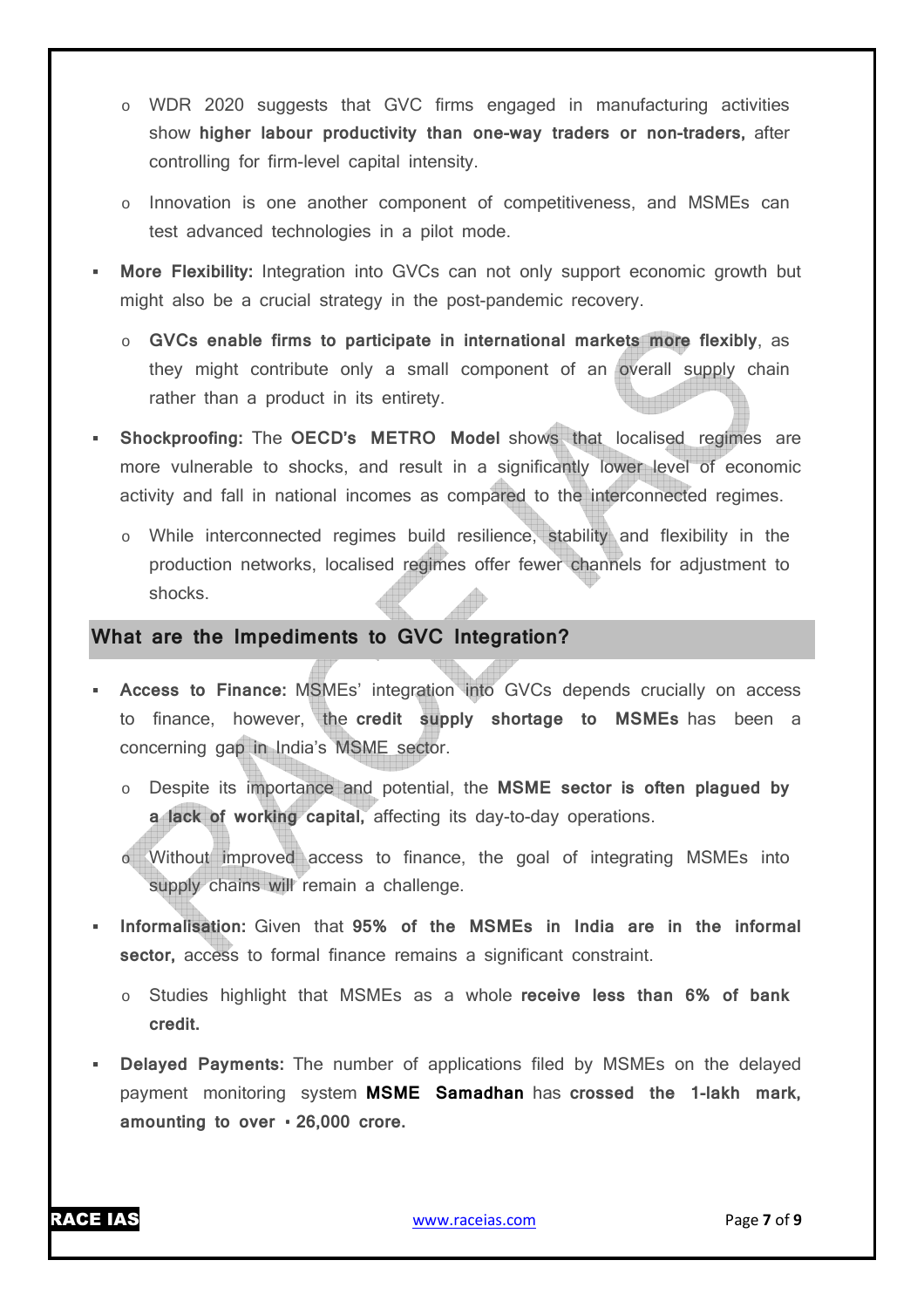- **Lesser Technological Understanding:** Moreover, **MSMEs are often hesitant in adopting digital solutions** due to **limited understanding** and **inadequate training.**
	- o The emergence of new technologies of the **Fourth Industrial Revolution** (AI, Data Analytics, Robotics and related technologies) is a **bigger challenge for MSMEs than for organised large-scale manufacturing.**
- **Other Challenges:** The **lack of skilled workforce**, knowledge and **adequate physical infrastructure** are some other constraints that inhibit the efficiency of MSMEs and thus their integration into the Global Value Chains.

**What can be Done for a Smoother Integration of MSMEs into GVC?** 

- **Digitisation of MSME:** A recent MSME digital readiness survey by PayPal highlighted that **29% of the MSMEs witnessed an increase in online customers** and **32% experienced better payment solutions.**
	- o The digital payment ecosystem holds immense potential for MSMEs by helping them **expand their online customer base** and **enabling faster flow of funds.**
	- o The adoption of digitalisation by MSMEs certainly needs to be supported more and leveraged in **providing innovative financial solutions.**
- **Digital and FinTech Literacy:** It becomes essential to **provide training** and generate more **awareness among MSMEs about digitalisation** of banking systems and their operational dynamics to make the digital transformation smoother.
	- o Moreover, a **strong impetus towards greater digitalisation in finance** is the need of the hour.
	- Doing so will reduce the dependence of MSMEs on informal sources of finance and reduce their operation cost given the latter's high lending rates.
- **Role of Banks:** Banks could also play other roles to help MSMEs in GVCs they can **facilitate networking sessions with global companies.**
	- Regular market updates can be provided so that the MSMEs can take informed decisions on such markets. This can help them to mitigate risks.
	- o **Global banks** also have a role to play here in terms of **connecting clients globally.**